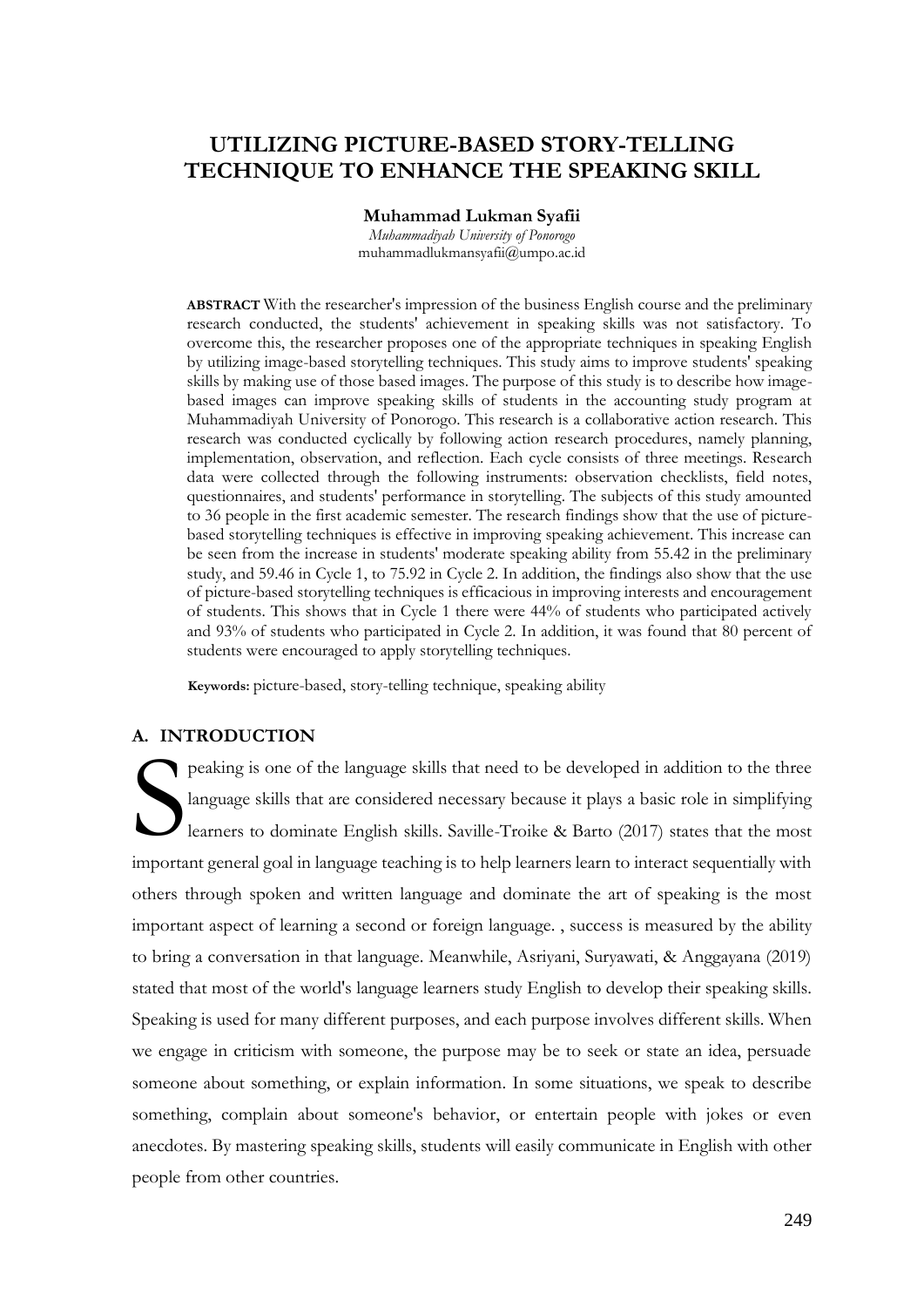But in reality, students face many obstacles in mastering speaking skills. With the investigator's impression of the class activities, he found some things related to the students. First, students become afraid and anxious when they want to speak or interact in English in front of their classmates. Second, the learner does not have an opinion or a handsel to talk to unless he or she asks a question, or when they have an opinion, they don't see how to express an opinion. It is due to lack of vocabulary, lack of understanding of grammatical patterns, and lack of practicing speaking English. Third, the researcher devoted less time to speaking activities than reading and writing. Fourth, the classroom environment does not support speaking activities. Lecturers using boring teaching methods make students tired and lose attention to subjects that affect students' abilities. Lecturers also rarely make learning media to make it easier for students to speak. Meanwhile, as a result of this problem, students are reluctant and unmotivated in speaking.

Furthermore, AlGhamdi (2018) states that csn images can be used by lecturers and students, regardless of the emphasis of the lesson. It is also explained that pictures can interpret abstract concepts to be more realistic or real. Pictures has several important actors in promoting speaking skills. Apsari (2017) states that the role of pictures can encourage students and make them want to pay attention and participate. The images follow the context in which the language is used. They bring the world into the classroom, images that can be objectively explained, interpreted, or replicated subjectively, and they can stimulate and provide information to refer to in conversational discussions and storytelling. The picture-based storytelling technique was chosen because pictures as one of the learning media used to provide material can encourage students' attention in learning English. With the problems stated above, the purpose of this study is to apply image-based storytelling techniques to improve speaking skills.

### **B. REVIEW OF LITERATURE**

Speaking is respected as an important aspect of learning a foreign language. Two types of language skills that must be taught to students are receptive skills and productive skills. Receptive skills are how people make use of the meaning of lectures they know or listen to (Pladevall-Ballester & Vallbona, 2016). Receptive skills include listening and reading. Meanwhile, productive skills are skills related to the process of language production both in spoken and written form. Productive skills consist of speaking and writing. Speaking as one of the productive skills must be dominated by students to carry conversations with other people easily. In this section, there are four topics of discussion: speaking activities in the classroom, the role of the teacher, topics and genres, and problems in teaching speaking.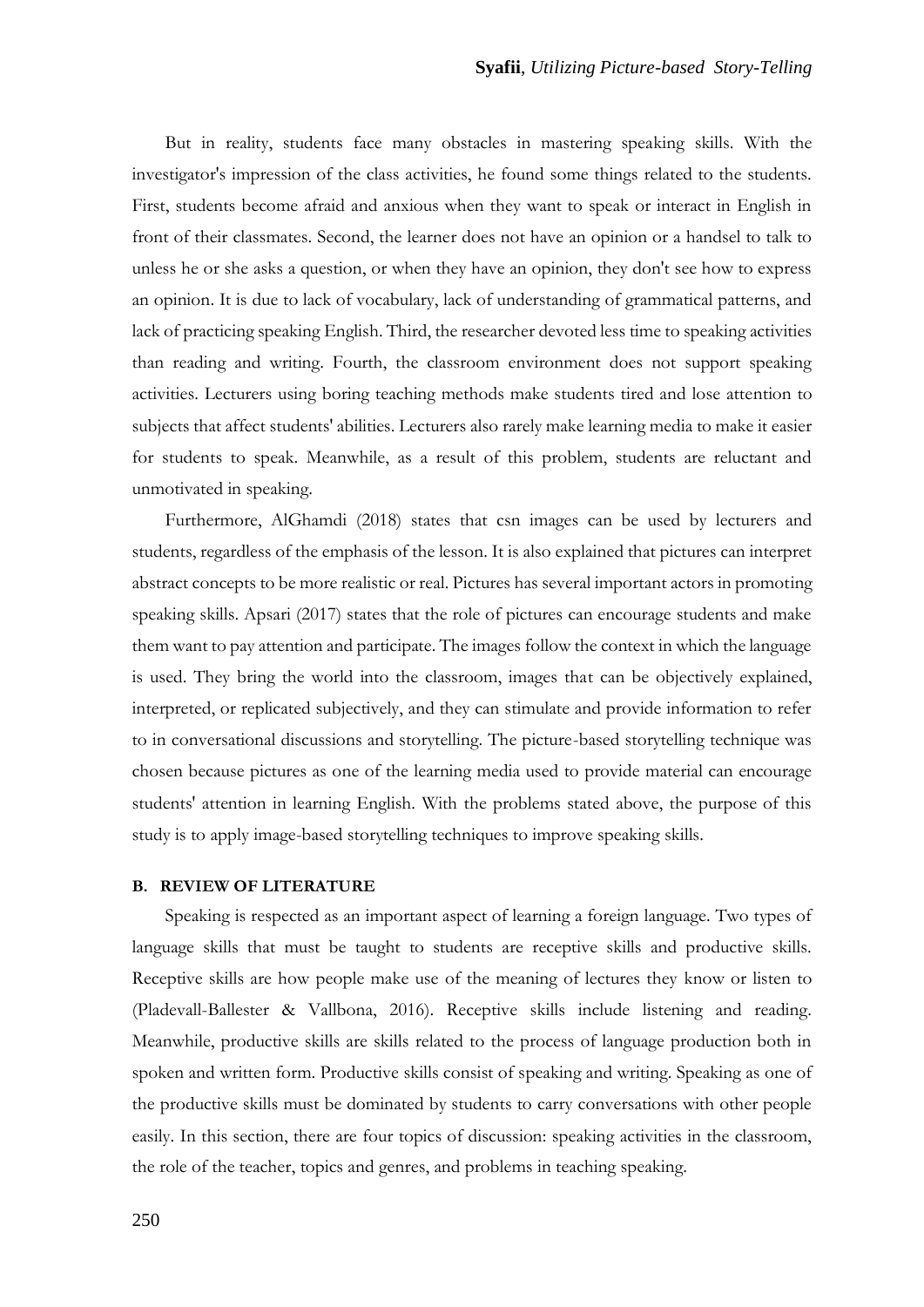When students first start speaking in another language, their speaking will form the basis of some form of concentrated learning. A successful way to get started is to build speaking skills based on a few useful and simple phrases and sentences memorized. These may be greetings, simple personal descriptions, and simple questions and answers. It can be trained in repetition exercises. Lecturers sometimes explain a phrase or sentence and then ask students to repeat it. Several students may be called upon to repeat privately, and then the class may repeat together. Because it is useful to equip students with enough repetition practices in early-level courses, lecturers need to have the manners of repetitive repetition activities to keep students fascinated (Newton & Nation, 2020).

Considering good and interesting material is appropriate in teaching and learning activities. The material can help both lecturers and students. According to Al-Bogami & Elyas (2020) the materials used in English as a foreign language (EFL/ESL) classes were made by students, including company publications, government agencies, curriculum development teams at the school level, and class lecturers. In developing students' ability to interact in English, lecturers must provide good material that emphasizes the expansion of communicative competence. To go beyond the boundaries of the text, many EFL/ESL teachers adapt or create authentic materials and media.

This technique is very important in the teaching and learning process. It has a fundamental role in promoting the triumph of teaching and learning to speak. Cheng & Dörnyei (2007) say that the use of strategies in the teaching and learning process has a useful influence on the strategic knowledge of learners and their recognition of the use of strategies in their language learning. So that the process of learning to teach speaking storytelling techniques.

Several criteria must be considered in making a good image. According to the contribution to the lesson. Images must also be accurate for authenticity. In addition, images must be easy to understand and attractive. Finally, the picture should be large enough and easy for all students to see. Fantika & Ratmanida (2016) stated that there are five criteria for good images to be used as learning media; Images should be easy: easy to prepare, easy to organize, attractive, meaningful, and authentic, and a sufficient amount of language.

Alakrash (2020) states that there are many advantages to using pictures in the teaching and learning process. They can interpret abstract opinions into a more realistic format. In addition, pictures are cheap and easy to use because they do not require further explanation about the advantages of using pictures as learning media, Rullu & Daburan (2020) say that pictures can increase student enthusiasm and attract students' attention because by using pictures. In the picture, students not only listen to what is said and taught by the teacher but also see and pay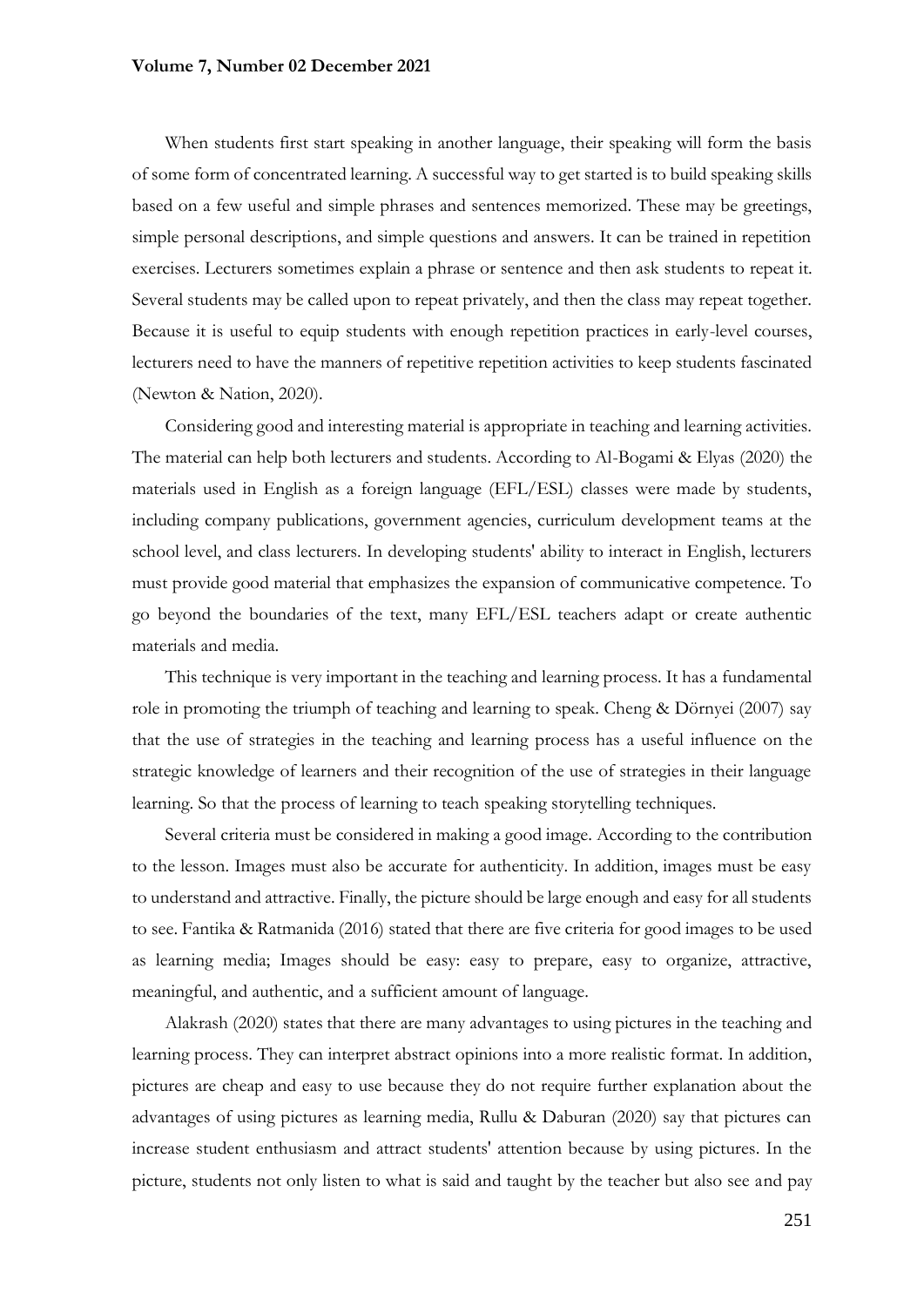attention to the object in the picture directly. And also the importance of using pictures in learning is that it can stimulate student motivation.

In order for the teaching and learning process to run well, several procedures must be applied by the teacher. The procedure is to give students a picture, tell a story based on the picture, ask students questions to test students' understanding of the story, tell one more time to clarify what the picture is about when writing the story. the blackboard becomes an example of a story for students, divides students into four groups, distributes seven sets of pictures to each group of students, provides student-guided vocabulary related to pictures, practices vocabulary pronunciation, asks students to make short notes from their stories based on the pictures, asks students to story based on pictures, improve students' pronunciation and use of grammar, ask students with the same picture in each group to ask questions to students who tell stories.

### **C. METHOD**

The research design is Classroom Action Research (CAR) which is concentrated on certain groups of students in the second year. Classroom Action Research is applied in this study (Bradbury, 2015). According to him, Action Research is a form of collective self-reflection investigation carried out by participants in social situations to improve the rationality and fairness of their own social or educational practices, as well as their understanding of those practices.

This research was conducted at the accounting study program at Muhammadiyah University of Ponorogo. As one of the English lecturers at the university, the researcher tried to solve the problem by applying this technique. By researching these schools, it is hoped that researchers can solve problems in teaching speaking. Because the researcher knows the actual school conditions, he can identify problems in teaching speaking more easily. The school has 21 classes with 7 parallel classes for each class. Each class consists of an average of 36 students.

This research applies several cycles of action research, each cycle consists of four steps: planning, implementation, observation, and reflection. After getting things done, investigators came up with a plan together. The plan is implemented and observed. Reflection is carried out to identify all the facts including successes and failures as well as the consequences of their implementation.

The planning includes establishing procedures, preparing lesson plans, media, and materials, as well as establishing several success criteria. With planning, the application of techniques is carried out by researchers. The activity is then observed in collaboration using observation checklists and field notes.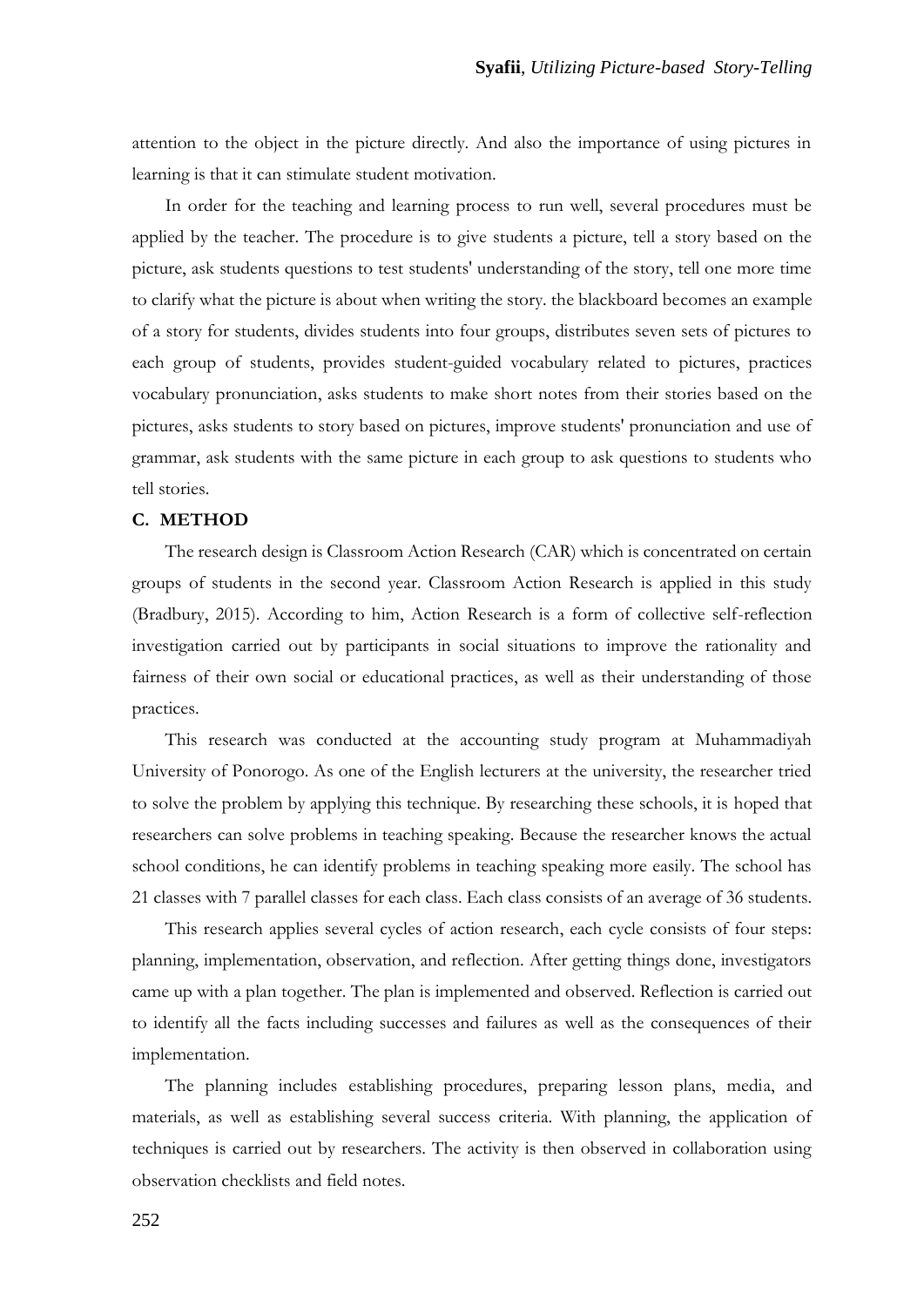Reflection is done by analyzing the data collected during the application. After analyzing the data, it can be determined whether the applied technique is effective or not. If the criteria for success have been obtained, the researcher stops the cycle and draws conclusions. However, if the success criteria have not been obtained, then the technique must be revised and continued to the next cycle.

The researcher conducted a preliminary study to obtain data about the real conditions of teachers and students in teaching and learning English, especially in teaching and learning speaking. A preliminary study was conducted. In the preliminary study, the researcher first asked permission from the English lecturer who taught in the class to observe students' activities in the teaching and learning process. Then the researcher interviewed the students and English lecturers. And after that, the investigator took the document of the students' scores in speaking skills in the first semester from the English teacher who taught the class. The students' mean score for speaking was 58.61. This means that student scores do not reach the minimum completeness criteria (65). So the researcher concluded that the students' speaking ability was still low.

Planning is made before the teaching and learning process is carried out in class. In planning, researchers and collaborators prepare everything related to the application of Picture-Based Storytelling techniques to improve students' speaking skills. The arrangement consists of expansion of learning design, arrangement of learning media and speaking activity materials, and criteria for success.

The lesson plans were designed jointly by researchers and English teachers so that the implementation of strategies in the teaching and learning process can run well. In conducting the research, image-based storytelling technique was applied to facilitate students to improve their speaking skills.

RPP is designed as a guide for teachers in carrying out teaching activities. By following the RPP draft, it is hoped that the teaching-learning process will run well. The lesson plans are developed based on the English syllabus which includes the following: (1) learning objectives, (2) learning materials and media, (3) teaching-learning procedures, and (4) assessment.

| Speaking assessment |       |       |  |  |
|---------------------|-------|-------|--|--|
| Name:               |       |       |  |  |
| Date:               |       |       |  |  |
| Category            | Your  | Guide |  |  |
|                     | score |       |  |  |

**Scoring rubrics of Speaking Skill**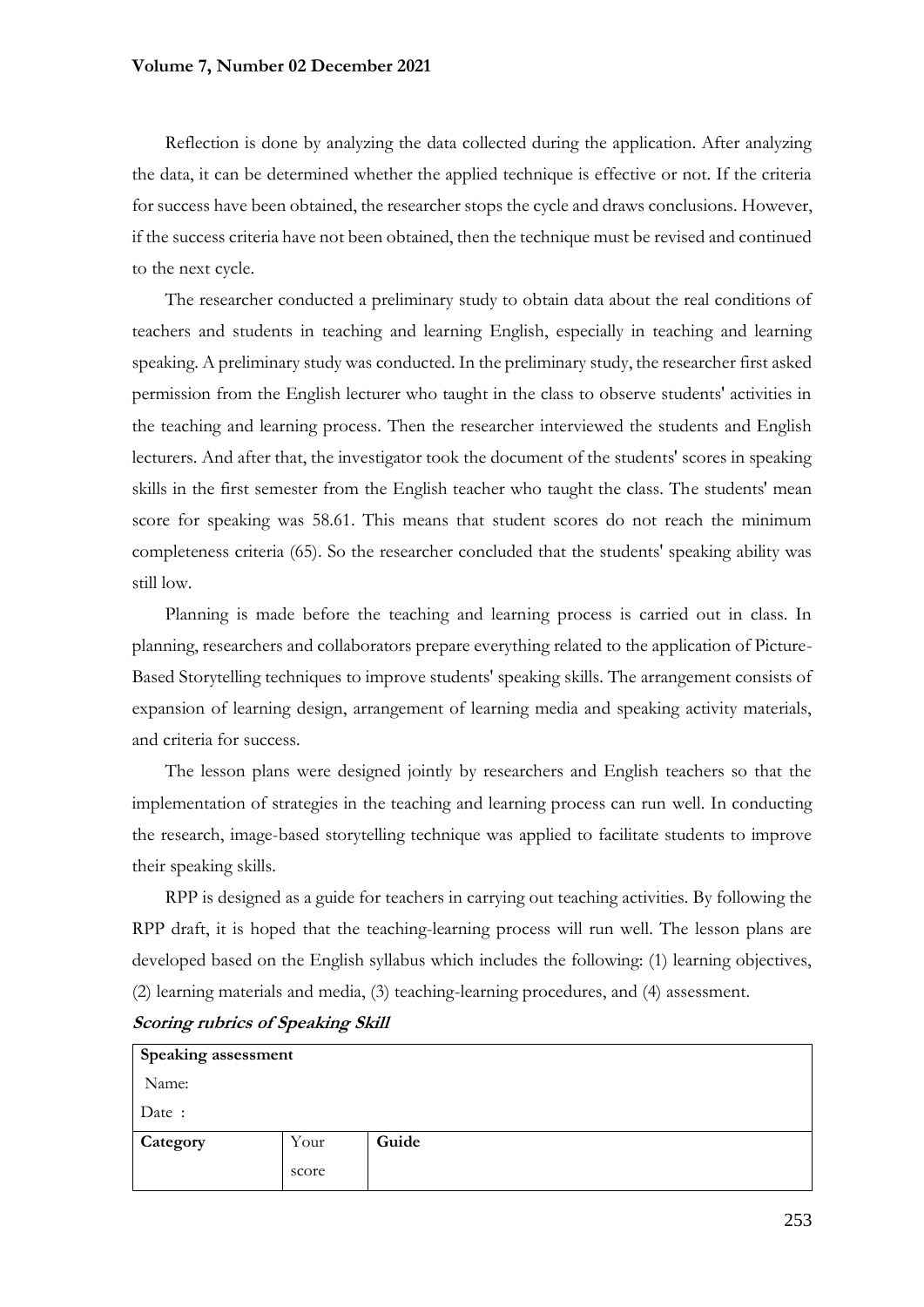| Grammar       | 24-25 Extraordinary. Slight errors; communication of opinions         |
|---------------|-----------------------------------------------------------------------|
| 25 points     | is obvious.                                                           |
|               | 22-23 So good. One or two mistakes. But communication is              |
|               | mostly obvious.                                                       |
|               | 20-21 Good. Some syntax mistakes. But the main ideas are              |
|               | mostly obvious.                                                       |
|               | 18-19 Fair. Noticeable mistakes that were sometimes confusing         |
|               | meaning.                                                              |
|               | 12-17 Weak. Language is marked by mistakes. Listeners' concern        |
|               | is switched to the mistakes rather than a message. Meaning            |
|               | is frequently unclear or broken.                                      |
|               | Unadaptable. Communication is prevented Too many of<br>$0 - 11$       |
|               | mistakes in this task for learners at this degree.                    |
| Vocabulary    | Extraordinary. The right choice of words and idioms.<br>20            |
| 20 points     | Variation of vocabulary                                               |
|               | 18-19 So good. The right choice of words and idioms. A variation      |
|               | of vocabulary.                                                        |
|               | 16-17 Good. The most right selection of vocabulary. The               |
|               | meaning is obvious.                                                   |
|               | 14-15 Fair. Real vocabulary mistakes that were sometimes              |
|               | confusing meaning. Belief in simple vocabulary to interact.           |
|               | 12-13 Weak. many vocabulary mistakes. Listeners' concern is           |
|               | switched to the mistakes rather than a message. Meaning               |
|               | is frequently unclear or broken.                                      |
|               | 0-11 Unadaptable. Too many mistakes in this task for learners at      |
|               | this degree. Interaction is prevented.                                |
| Fluency       | 29-30 Extraordinary. No doubt at all.                                 |
| 30 points     | 27-28 So good. Doubt in one or two places but soon kept on.           |
|               | 24-26 Good. Stray doubt but restores well.                            |
|               | 21-23 Fair. Real intervals catching listeners' concerns are           |
|               | generally joined by restoration.                                      |
|               | 12-20 Poor. Some short periods of stillness. Some intervals           |
|               | disrupting information                                                |
|               | Unadaptable. Times of stillness. intervals without a good<br>$0 - 11$ |
|               | restoration.                                                          |
| Pronunciation | 24-25 Extraordinary. Slight mistakes; native-like pronunciation       |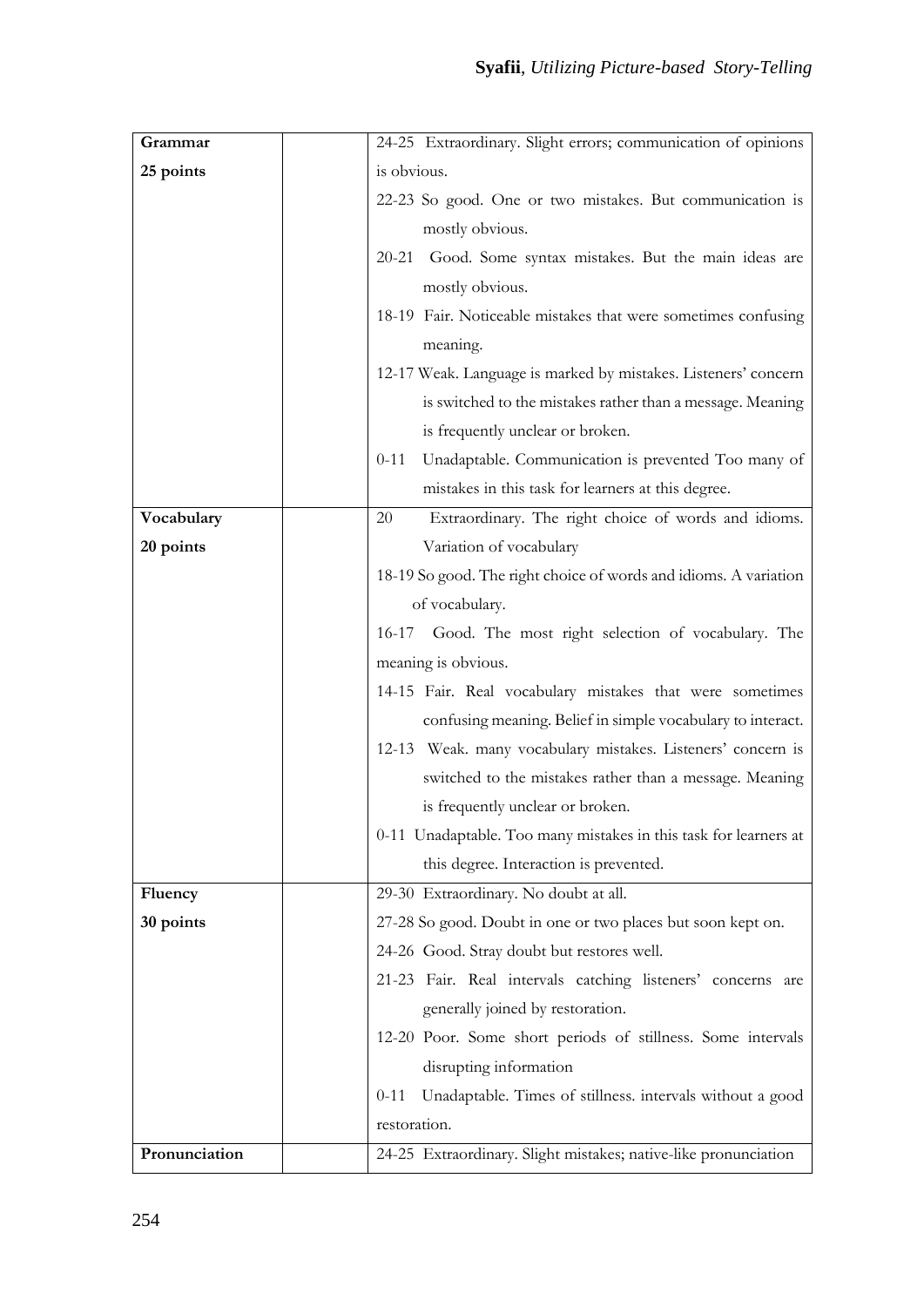| 25 points   |           | 22-23 So good. One or two mistakes, but interaction is mostly  |
|-------------|-----------|----------------------------------------------------------------|
|             | obvious.  |                                                                |
|             | $20 - 21$ | Good. Some pronunciation mistakes, but main ideas              |
|             |           | understood without matter                                      |
|             |           | 18-19 Fair. Real pronunciation mistakes that sometimes confuse |
|             | meaning.  |                                                                |
|             |           | 12-17 Weak. Language is tagged by mistakes. Listeners' concern |
|             |           | is switched to the mistakes rather than a message. Meaning     |
|             |           | is frequently unclear.                                         |
|             | $0 - 11$  | Unadaptable. Too many mistakes in this assignment for a        |
|             |           | learner at this degree. Interaction is prevented.              |
| Your score: |           |                                                                |
|             |           |                                                                |
| Comments:   |           |                                                                |

(Adopted from the arts of speaking by Metruk (2018)

Success criteria are set to decide whether the action in the research is effective or not emphasizing the process and product of teaching and learning activities. This action research is said to be effective if it meets the following criteria: (1) if 65% of students participate or are actively involved in the teaching and learning process, this means that the action is effective. To determine student involvement in the teaching and learning process, researchers were assisted by collaborators to observe all student activities during the application of the technique. Researchers set several indicators as listed in the observation checklist. In addition, the researcher uses field notes (2) if 65% of students achieve a score better than or equal to 65 as the minimum mastery criteria for business English subjects. This implies that students' speaking skills in terms of their proficiency in producing English are effectively developed and respected due to the techniques applied. The performance of students in storytelling using pictures in front of the class is evaluated using two assessment rubrics, (3) if 75% or more students have good reactions to the application of storytelling techniques using pictures. In this case, students choose the preferred option for each item in the questionnaire. This shows that the research is effective. Students' answers indicated that they enjoyed applying the technique and felt that it helped or improved their speaking skills.

To obtain data during the application of storytelling techniques by utilizing pictures in storytelling learning, the researcher prepared several instruments such as observation checklists,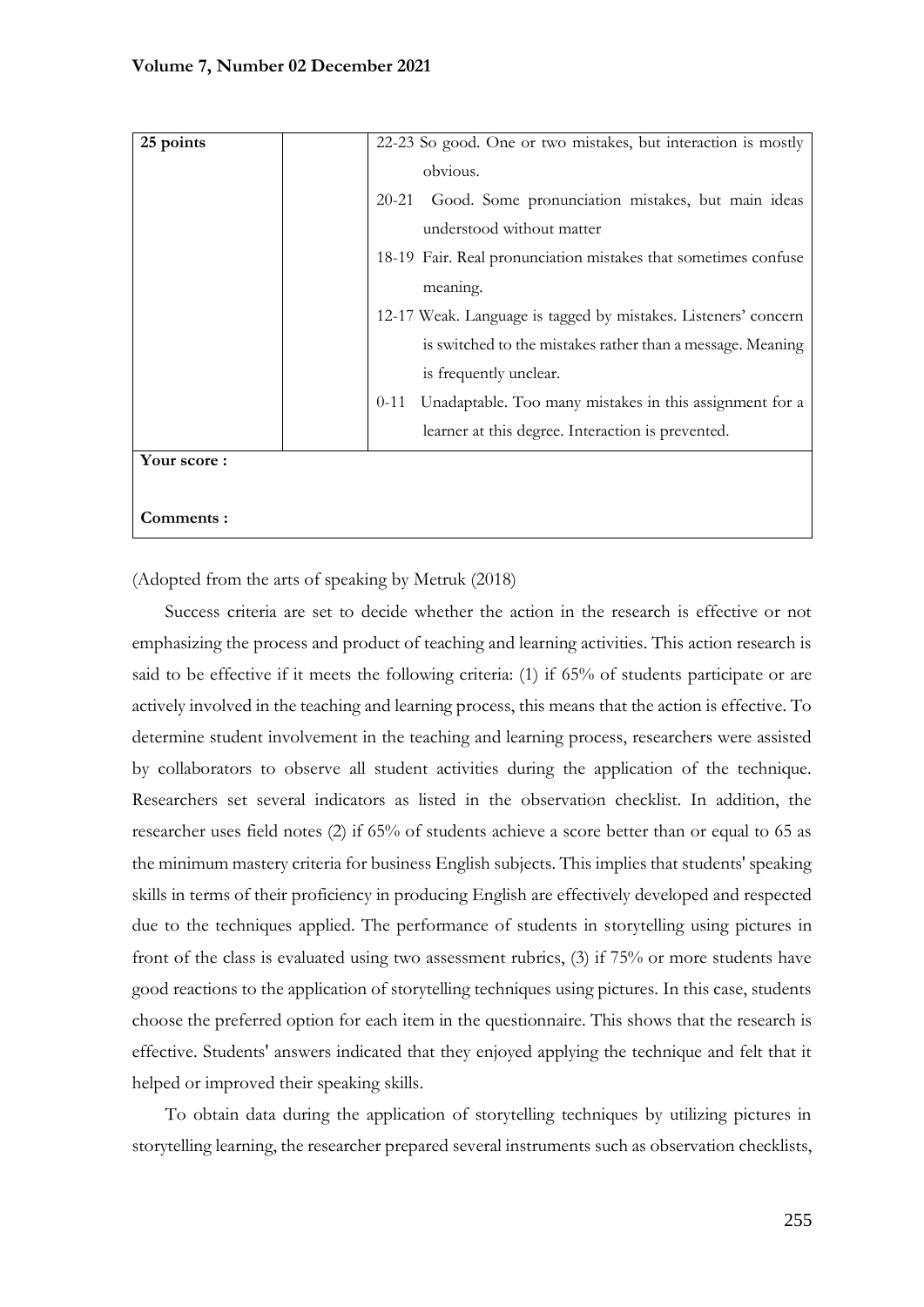field notes, peer assessment sheets, and questionnaires. The details of the instrument are presented in the data collection technique.

In this section, researchers and collaborators implement plans related to the technology applied in the teaching and learning process of speaking. The researcher acts as the implementer of the Picture-based story-telling technique in teaching speaking while the collaborator acts as an observer who observes all activities during the teaching and learning process. The researcher decided to teach the students himself because the researcher knew exactly about the technique and its implementation. Before applying this technique, the researcher introduces and explains everything that will be done about the technique to observers and students. Therefore, everything related to the teaching-learning process is expected to be covered.

Observing is the process of recording and collecting all pertinent data. Masoumi-Moghaddam (2018) states that observation plays an important role in every type of data collected. It is the process of observing people and incidents over time to make judgments. In observing the action, researchers and collaborators take part according to their responsibilities. In this case, the researcher involved himself in the implementation of the action, while the collaborator observed the activities of the students in the teaching and learning process by recording and collecting every aspect or event that occurred during the implementation of the action. In observing its implementation, several important aspects need to be considered here; namely data sources, instruments, and data collection techniques and instruments used in data collection.

Judging from the criteria of success, there are three types of data in this study. The researcher obtained data from (1) observations and field notes about student activities that showed the criteria for success, (2) assignments (shows in storytelling). Aspects that were assessed from the student's appearance were from the content of the story and the delivery of the story, (3) a questionnaire about students' reactions to the application of storytelling by using pictures.

Several instruments were used in conducting this research; namely observation checklists, submitted notes, assignments (performance), notes, peer assessments, and questionnaires.

 $\triangleright$  Observation checklist in the form of a short guide used by the teacher together and researchers in each meeting to obtain or record information from student activities during the teaching and learning process. The observation checklist includes the activities of students in applying techniques including aspects that students must do in each teaching and learning process. There are three indicators of student involvement or participation during the teaching and learning process. The indicators are (1) paying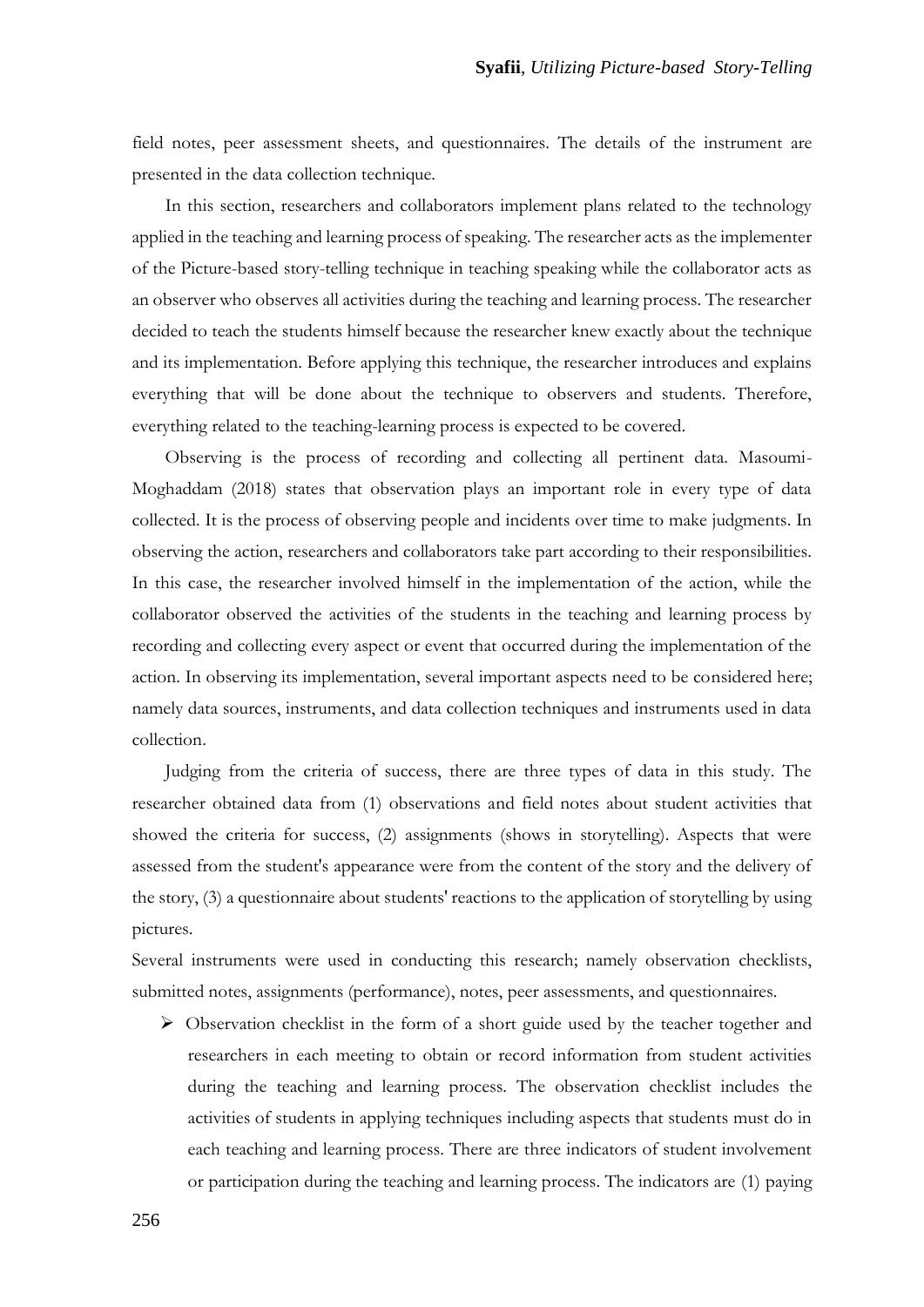attention to the teacher's explanations/instructions, (2) paying attention to students presenting stories in front of the class, (3) observing and providing useful feedback on the performance of their friends. Furthermore, there are five categories of active engagement percentages. They are (1) Very Good (VG) if 90%-100% of students are actively involved. This means that the action is considered effective, (2) Good (G) if 75%-89% of students are actively involved. The action is considered successful, (3) Enough (P) if 60%-74% of students are actively involved. The action is considered successful, (4) Less (P) if 45%-59% of students are actively involved. This means that the action is considered a failure, and (5) Very Less (VP) if 0% -44% of students are actively involved. This means that the action is considered a failure.

- ➢ Field notes are used to collect detailed information that occurred during the implementation of the technique. This instrument is used to record good things and improve things from students that occur during the teaching and learning process. This is relative to data that may not be covered in an observation checklist. This includes class settings, classroom atmosphere, communication between lecturers and students, and interactions between students and students, and anything that happens unexpectedly.
- ➢ Tasks are used to measure the speaking achievement of learners in telling stories using pictures. Leaners tell stories in front of the class. They use the media – pictures – in their performances. Aspects assessed from students' performance were story content (how they construct or create stories using pictures) and storytelling (how they tell stories; focus on student traits). Because the percentage of content is 60 and 65% of 60 is 39, then the minimum score that students must get for the content aspect is 39. On the other hand, the percentage of delivery is 40, and 65% of 40 is 26, then the minimum score that students must get for delivery is 26. The aspects that are assessed in appearance are presented in the scoring rubric.
- ➢ Recording is used to record students' voices when they tell stories in front of the class. Investigators use a tape recorder to record student conversations. This is done to make learner comments in speaking and storytelling activities in front of the class – convenient to analyze and different from assessment rubrics in terms of content. In addition, it is easy to copy.
- ➢ Peer assessment sheets are used so that students continue to pay attention to the appearance of their classmates in telling stories. Through this sheet, students have the opportunity to evaluate the performance of their classmates. This allows students to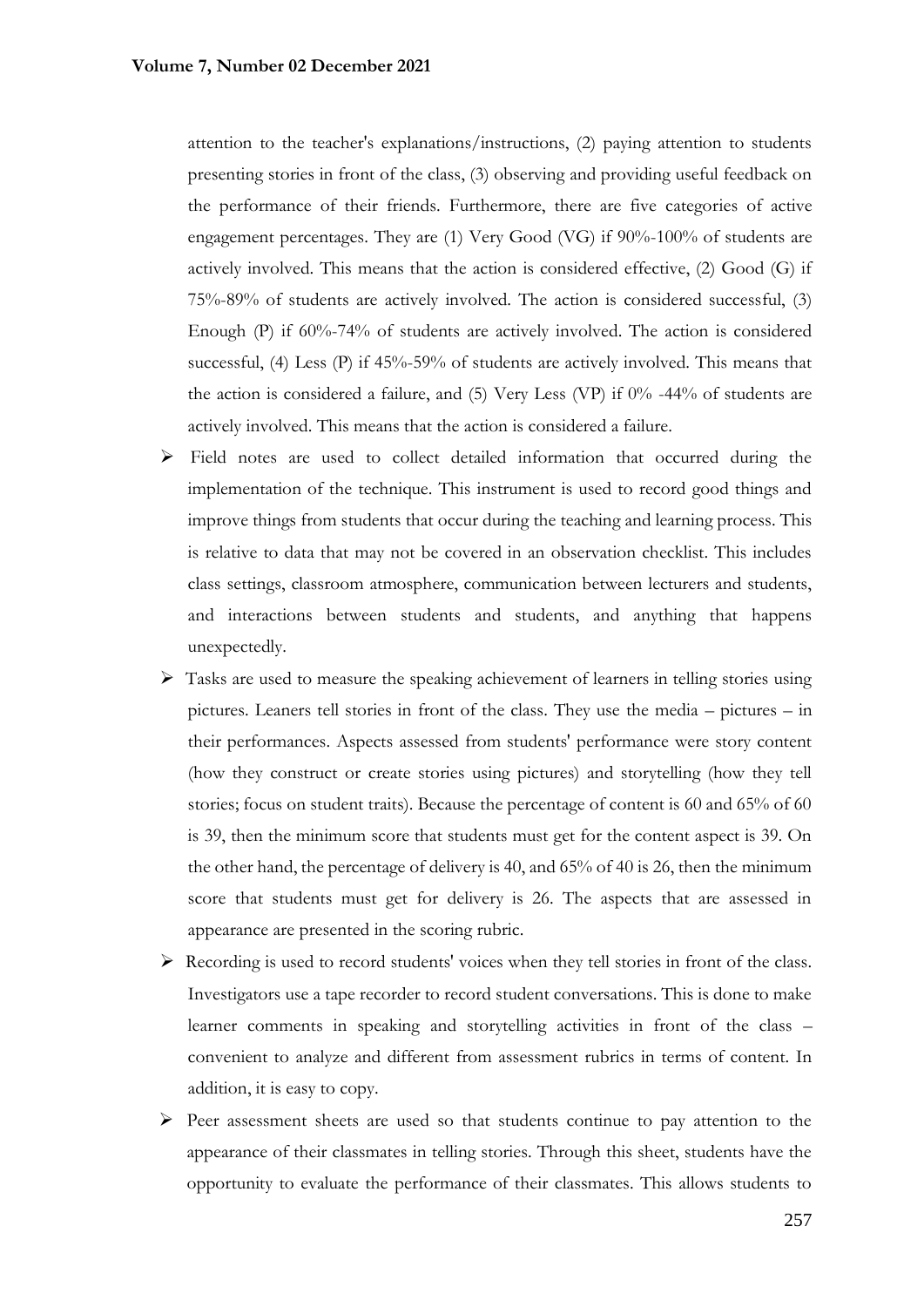participate in activities to discuss student progress. They feel that they are fully involved in the teaching and learning process. According to Underhill (1987, in O'Malley and Pierce, 1999: 69), peer assessment is an authentic assessment approach that provides the role of others as assessors of the effectiveness of communication.

 $\triangleright$  The questionnaire was used at the end of the cycle. This is done to obtain data or information about student responses to the application of these actions. The questionnaire consists of several questions covering several aspects; is the feeling or attitude of students towards the application of storytelling using pictures and the influence of stories and techniques on the expansion of knowledge and speaking skills.

To determine the success or failure of the applied technique, reflection is carried out by researchers and collaborators. Reflection is centered on the analysis of student learning outcomes and the teaching and learning process. The analysis depends on the data obtained from the instruments used in the study. The analysis is intended to determine whether the winning criteria are obtained or not.

### **D. FINDINGS AND DISCUSSION**

#### **Research Findings**

With the results of data analysis of student achievement data (telling in front of the class), student achievement in the teaching and learning process and student reactions to the application of picture-based storytelling techniques. have met the success criteria that have been determined in the previous section.

### **Findings of Cycle 1**

This section presents the data obtained in cycle 1. It includes the results of data analysis on student participation in the teaching and learning process, students' speaking learning outcomes, and student responses to the application of image-based learning. storytelling technique.

### **The Students' Speaking Achievement**

Student speaking achievement data obtained from student achievement. Then the data was analyzed using an analytical assessment rubric consisting of several indicators that were met by students in telling stories using pictures. In addition, the inter-rater is also used to avoid subjectivity. Assessor 1 is a researcher and rater 2 is a collaborator. The results of the product analysis of rater 1 and rater 2 can be seen in Appendix 8a and 8b. The final student score is the result of the sum of 2 student scores from 2 assessors and divided by 2, although there are some differences in the scores given by assessor 1 and assessor 2.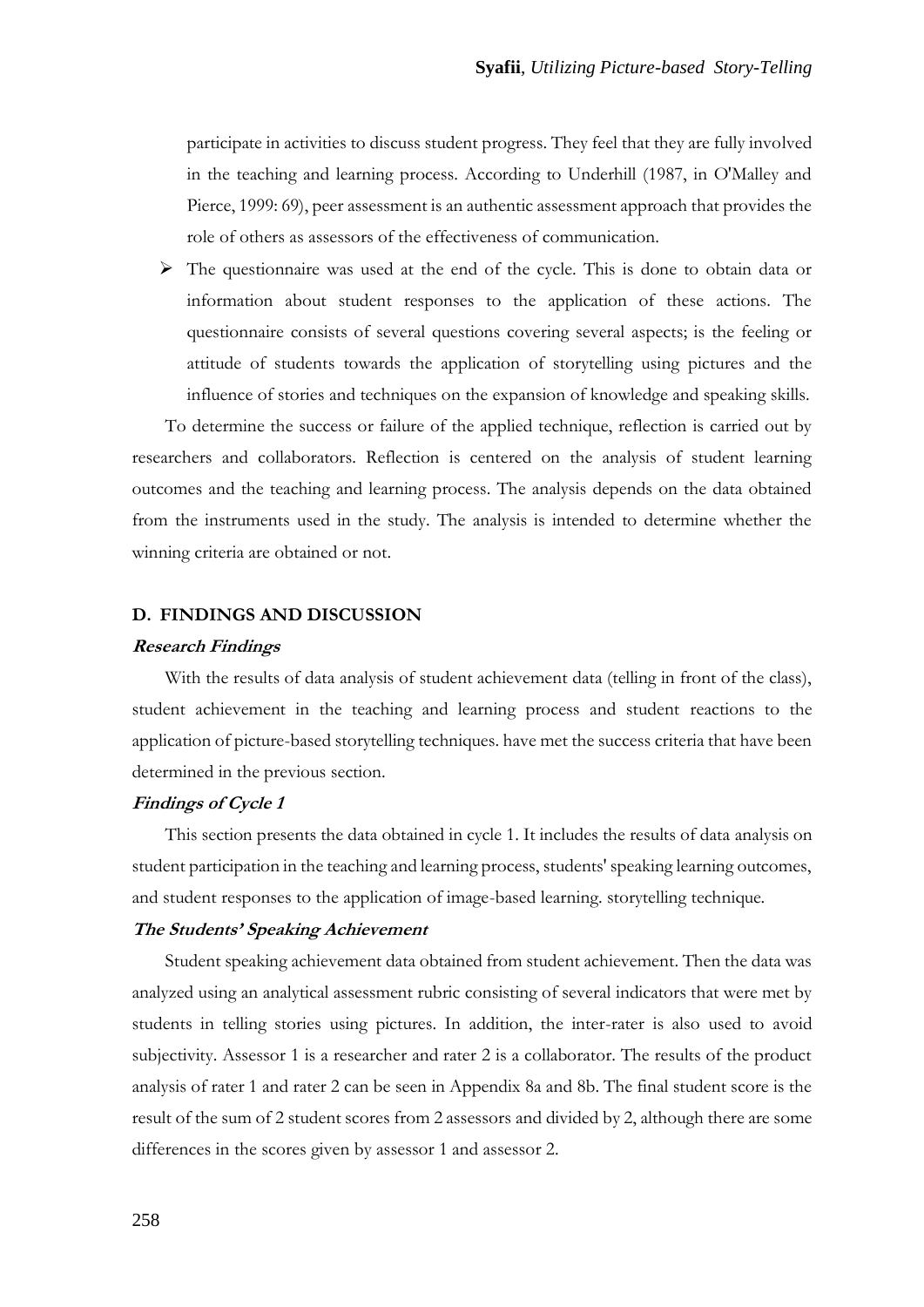The results of the analysis of student scores in Cycle 1 showed a slight increase in the average score of students from speaking students in the preliminary study to speaking students in Cycle 1. The scores in the preliminary study were 55.42 and moderate. the score in Cycle 1 was 59.46. This means that there are only 4.04 points or 11.2% of the middle class expansion. The expansion of students in applying picture-based storytelling techniques from preliminary research to Cycle 1 can be seen in Figure 1.



**Figure 1 The Score of Preliminary Study**

In addition, the data obtained from the students' speaking ability showed that there were only 10 students  $(27.78%)$  who scored equal to and/or higher than 65, while there were 26 students (72.22%) who scored below 65. the number of students who achieved the minimum completeness criteria (65) or more increased by 22.23% (see Table 4.1), but was still below the specified completeness criteria, which required 65% of students who obtained the same or above the minimum mastery criteria.

| No            | Score        | <b>Number of Students</b> |         | Percentage  | Improve |            |
|---------------|--------------|---------------------------|---------|-------------|---------|------------|
|               |              | Preliminary               | Cycle 1 | Preliminary | Cycle 1 |            |
|               | $65 \ge 100$ |                           | 10      | 5.55        | 27.78   | $22.23\%$  |
| $\mathcal{P}$ | $64 \le 0$   | 34                        | 26      | 94.44       | 72.22   | $-22.23\%$ |
| Total         |              | 36                        | 36      | 100         | 100     |            |

**Table 1 The Improvement of the Students' Speaking Achievement.**

In analyzing students' speaking ability, researchers and collaborators used an analytical assessment rubric. The analysis emphasizes several aspects. These aspects are the Introduction, Setting, Character, Plot, and Conclusion of the Story. From the analysis of students' speaking ability in Cycle 1, it was found that speaking of students is difficult to understand when they have to share ideas through pictures into stories. They have a hard time doing that. Because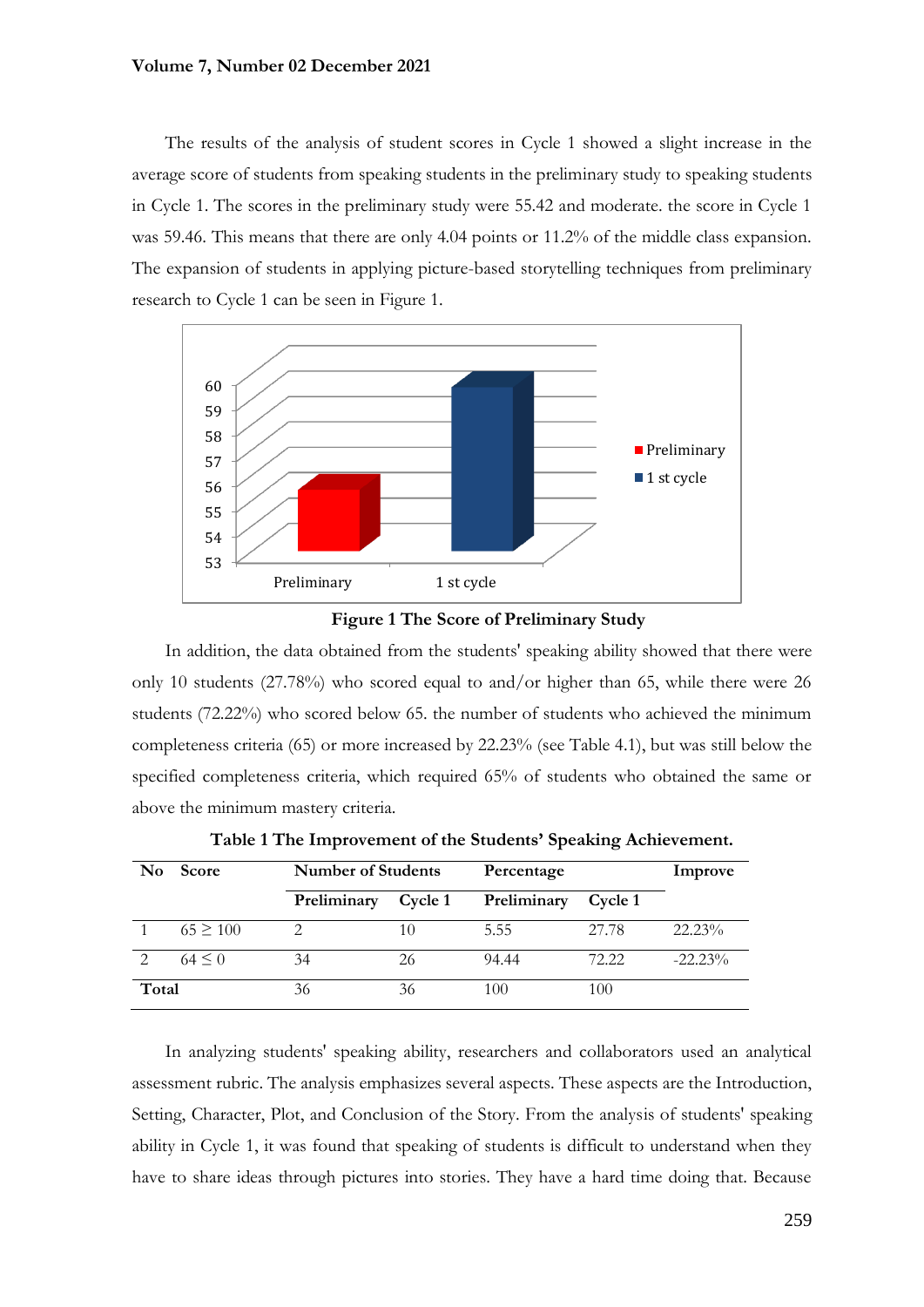they have a limited vocabulary so students are reluctant to speak, they are afraid if they speak the wrong way, moreover there are some mistakes made by students in using the past tense.

### **Student Participation in the Teaching and Learning Process**

For three meetings of cycle 1, the application of picture-based storytelling techniques, most of the students paid full attention to the lecturer's clarification. Students are not too happy to ask and answer questions about the pictures shown to them. They are still confused about what they are going to do with the pictures. In addition they do not know how to express the pictures in the story. The results of student participation can be seen in Table 2.

| No.                         | <b>Denomination</b> First Meeting |         |               | <b>Second Meeting</b>  |               | <b>Third Meeting</b> |               |
|-----------------------------|-----------------------------------|---------|---------------|------------------------|---------------|----------------------|---------------|
|                             |                                   | Learner | $\frac{0}{0}$ | Learner                | $\frac{0}{0}$ | Learner              | $\frac{0}{0}$ |
|                             | Very Active                       |         | 2.78%         | $\mathfrak{D}_{\cdot}$ | $5.56\%$      | 5                    | 13.89%        |
| $\mathcal{D}_{\mathcal{L}}$ | Active                            | 11      | 30.56%        | 13                     | $36.11\%$     | 16                   | $44.44\%$     |
| 3                           | Active Enough                     | 24      | $66.67\%$     | 21                     | 58.33%        | 15                   | 41.67%        |
| Total                       |                                   | 36      | $100\%$       | 36                     | $100\%$       | 36                   | $100\%$       |

**Table 2 Students' Participation Result on the Application of Utilizing Picture-Based Story-Telling Technique**

To obtain data on student responses to the application of this technique, the researcher used a questionnaire consisting of 11 statements. The statement includes three problems: the first problem is about the students' feelings about the story (statements number 1-2), the second problem is about the students' feelings about using the story (statements number 3-5) and the third problem is the students' feelings. about the application of the technique (statement). numbers 6-11). In addition, an open questionnaire was also given to students to write their comments on techniques that were not covered in the closed questionnaire. Based on the results of data analysis conducted based on the count frequency, it is known that students give a good response to the application of image-based storytelling techniques. Details of the percentage of student responses to the application of picture-based storytelling techniques are presented in Figure 2.

## **The Students' Responses to the Application of Utilizing Picture-Based Story-Telling Technique**

To obtain data on student responses to the application of this technique, the researcher used a questionnaire consisting of 11 statements. The statement includes three problems: the first problem is about students' feelings about stories (statements number 1-2), the second problem is about students' feelings about using stories (statements number 3-5) and the third problem is students' feelings about the application of techniques (statements). numbers 6-11).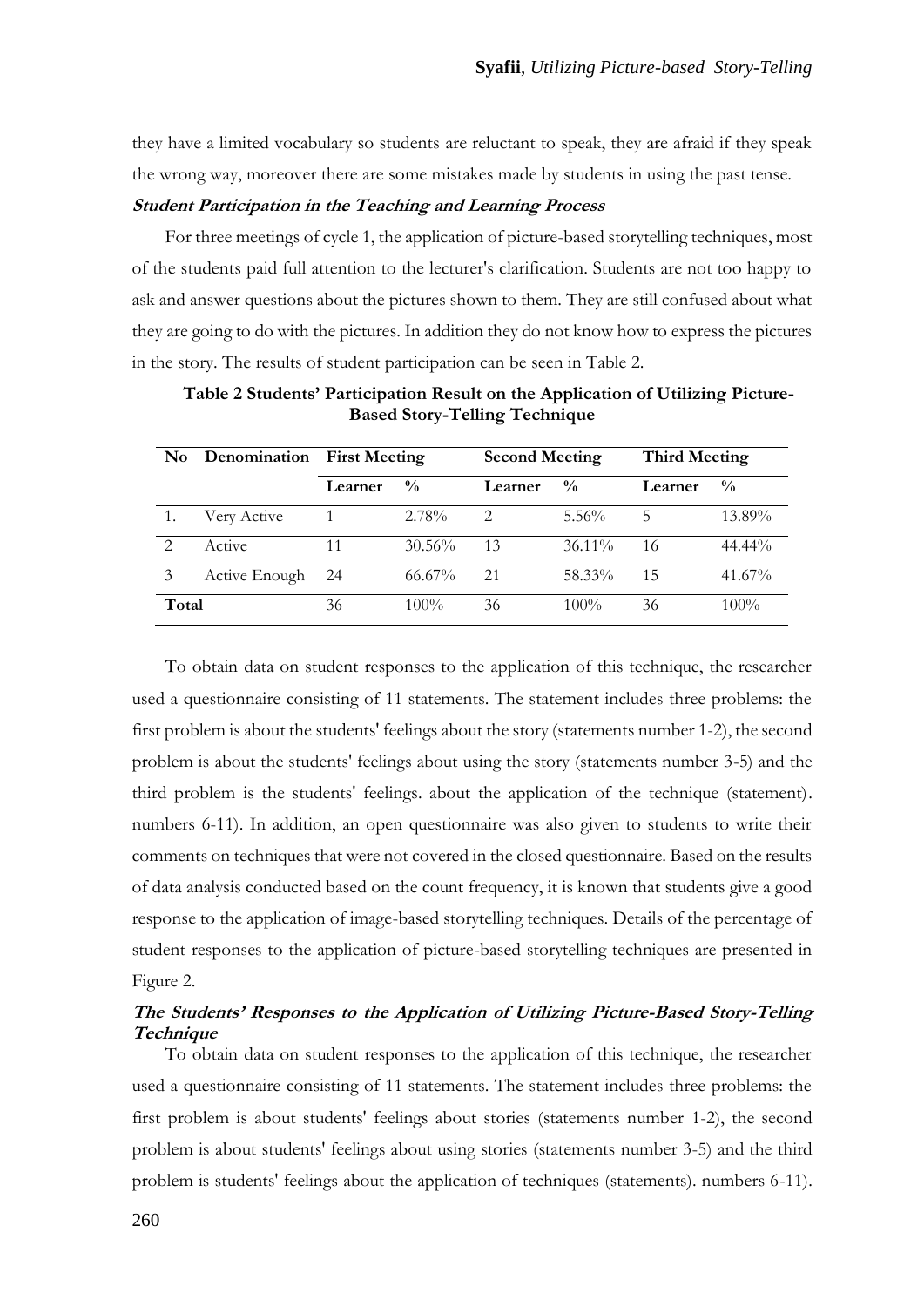In addition, the open questionnaire was also given to the students to write their comments about the techniques that were not covered by the closed questionnaire. Based on the results of data analysis conducted based on the count frequency, it is known that students give a good response to the application of image-based storytelling techniques. Details of the percentage of student responses to the application of picture-based storytelling techniques are presented in Figure 2.





The results of the questionnaire showed that from the first question 41.7% of students agreed to study and 36.1% of students agreed with statement number 1. The number of students who chose the preferred answer was 77.8%. For statement number 2, 55% of students strongly agree and 27.8% of students agree and the total is 82.8%. Regarding the second problem, 44.4% of students strongly agree and 38.9% of students agree with statement number 3, and the total is 83.3%. For statement number 4 7.2% of students strongly agree and 27.8% of students agree, which is 75%. Then for statement number 5, 41.7% of students studied agreed and 41.7% of students agreed so that the total was 83.4%. The last issue of the questionnaire consisting of six statements revealed that for statement number 6, 50% of students strongly agreed, 27.8% of students agreed, 36.1% of students agreed and a total of 80.5%. The response of the next statement number 8 shows that 50% of students strongly agree, 33.3% of students agree, and the total is 83.3%. for statement number 9, 47.2% of the studied students agreed, 27.8% of the students agreed, and the total was 75%. Responding to the next statement number 10, 41.7% of students strongly agree, 38.9% of students agree and the total is 80.6%. For the last answer,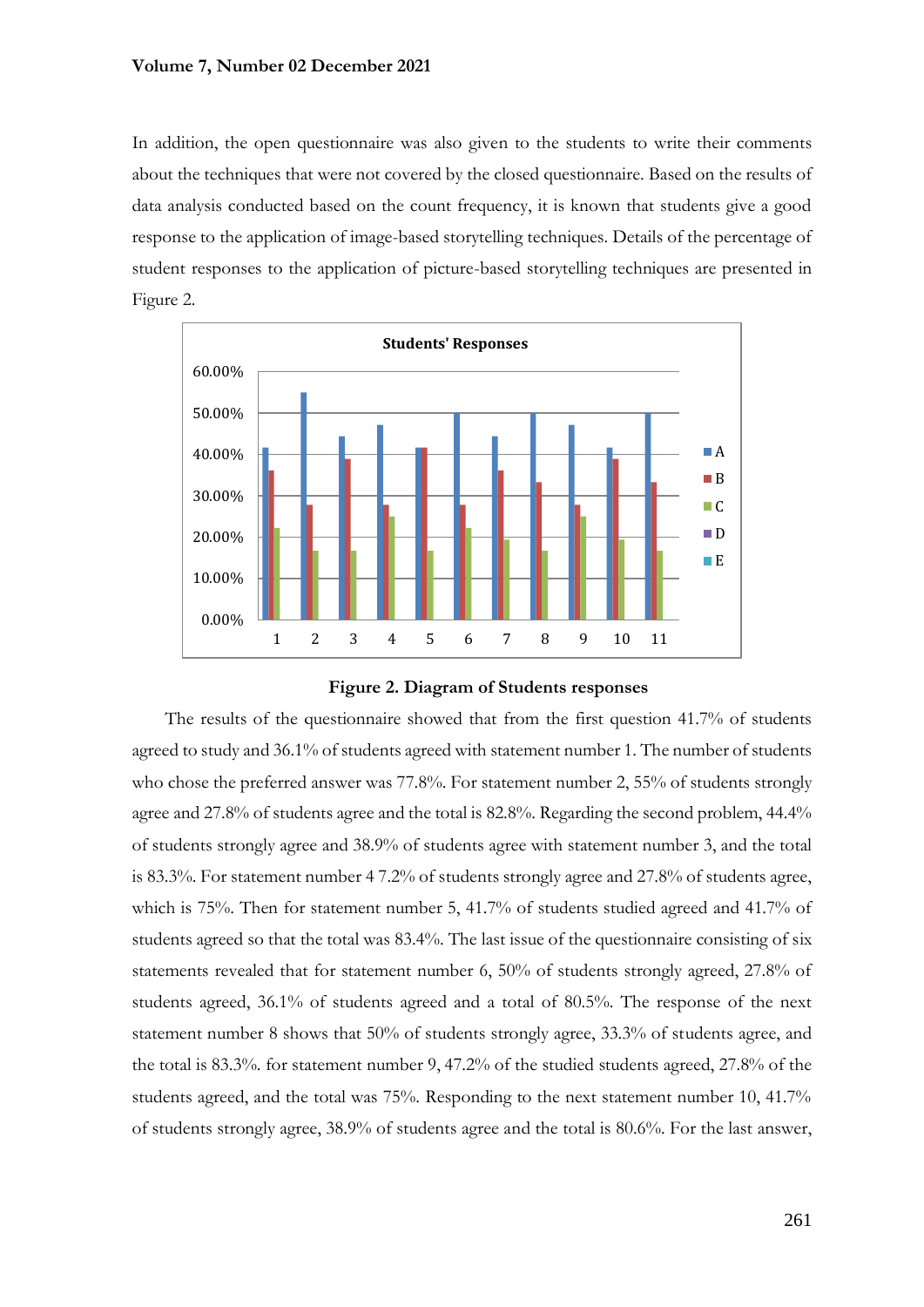number 11 shows that 50% of students strongly agree, 33.3% of students agree, and the number of students who choose the preferred answer is 83.3%.

### **Revision of Cycle 1**

By analyzing the participation and learning achievement of students in Cycle 1, the use of picture-based storytelling techniques has not given satisfactory results to the expansion of students' speaking abilities. Therefore, before implementing the next cycle, it needs to be improved in order to achieve the success criteria of this research.

The revision focused on teaching procedures and media in the form of pictures given to students. In Cycle 1, after receiving pictures from researchers and collaborators, students must discuss the pictures with their groups. In their groups, they will share their ideas related to pictures. After discussing and mastering the part of the picture that will be shared in the story, students must present their own story with pictures given to them individually, in this part students have difficulty conveying ideas through pictures. Due to limited vocabulary, students are reluctant and confused when they have to tell stories in front of the class. In addition, some students gave up and did not say anything when they were in front of the class. In addition, the time allocation for discussion was too fast so that students could not discuss to share or ask their friends about the picture. Based on the facts above, the researcher revised by describing the story of each picture given to students in addition to more vocabulary to help students share their ideas so that students can tell stories smoothly. Story descriptions can make it easier for students to tell stories through pictures.

## **Findings of Cycle 2**

This section presents the data obtained in Cycle 2. It includes the results of data analysis on the participation of students in the teaching and learning process, students' speaking achievement, and students' responses to the use of picture-based storytelling techniques.

### **The Learners' Speaking Achievement**

With the results of students' speaking, there was a better improvement of the students' average scores from speaking students in the preliminary study to speaking students in Cycle 2. The moderate scores for the preliminary study were 55.42 and moderate. the score for speaking students in Cycle 2 was 75.92. It is implied that there is an increase of 20.5 points or 56.94% in the score. The improvement of students in applying picture-based storytelling techniques can be seen in Figure 3.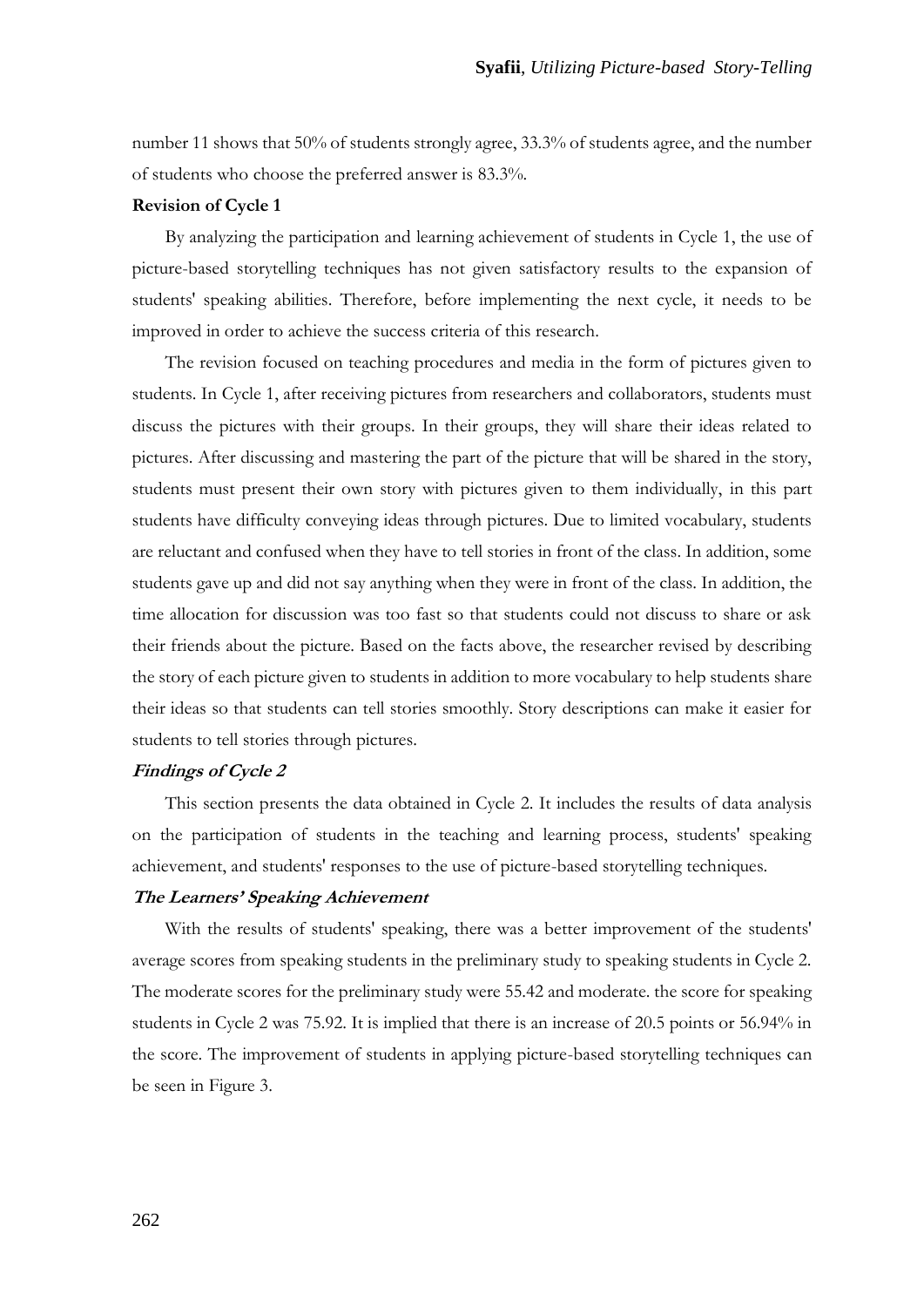| $\mathbf{N}\mathbf{o}$ | <b>Score</b> |             | <b>Number of Students</b> |             | Percentage |            |  |
|------------------------|--------------|-------------|---------------------------|-------------|------------|------------|--|
|                        |              | Preliminary | Cycle 2                   | Preliminary | Cycle 2    |            |  |
|                        | $65 \ge 100$ |             | 27                        | 5.55        | 75         | 69.44%     |  |
| $\mathcal{L}$          | $64 \le 0$   | 34          |                           | 94.44       | 25         | $-69.44\%$ |  |
| Total                  |              | 36          | 36                        | 100         | 100        |            |  |

**Table 3 The Improvement of Students Speaking Achievement**

Also, the data got from the learners' speaking indicated that 27 of 36 learners (75%) reached the minimum mastery criterion (65), while 9 of 36 students (25%) achieved below 65. The number of students who got 65 or above increased 65 or above increased by 69.44%. This showed that the outcome of learners' attainment of the speaking ability in Cycle 2 had met the meant criteria of triumph requiring 65% of the learners to get the same as or above the minimum mastery criterion. The complete scores of the students' final drafts in Cycle 2 can be seen.





In summary, the technique helped expand the learners' speaking in implementation utilizing a picture-based story-telling technique and improved students' motivation in the teaching and learning process. Consequently, as the data obtained showed that the results of the action had met the criteria for success, the study was discontinued.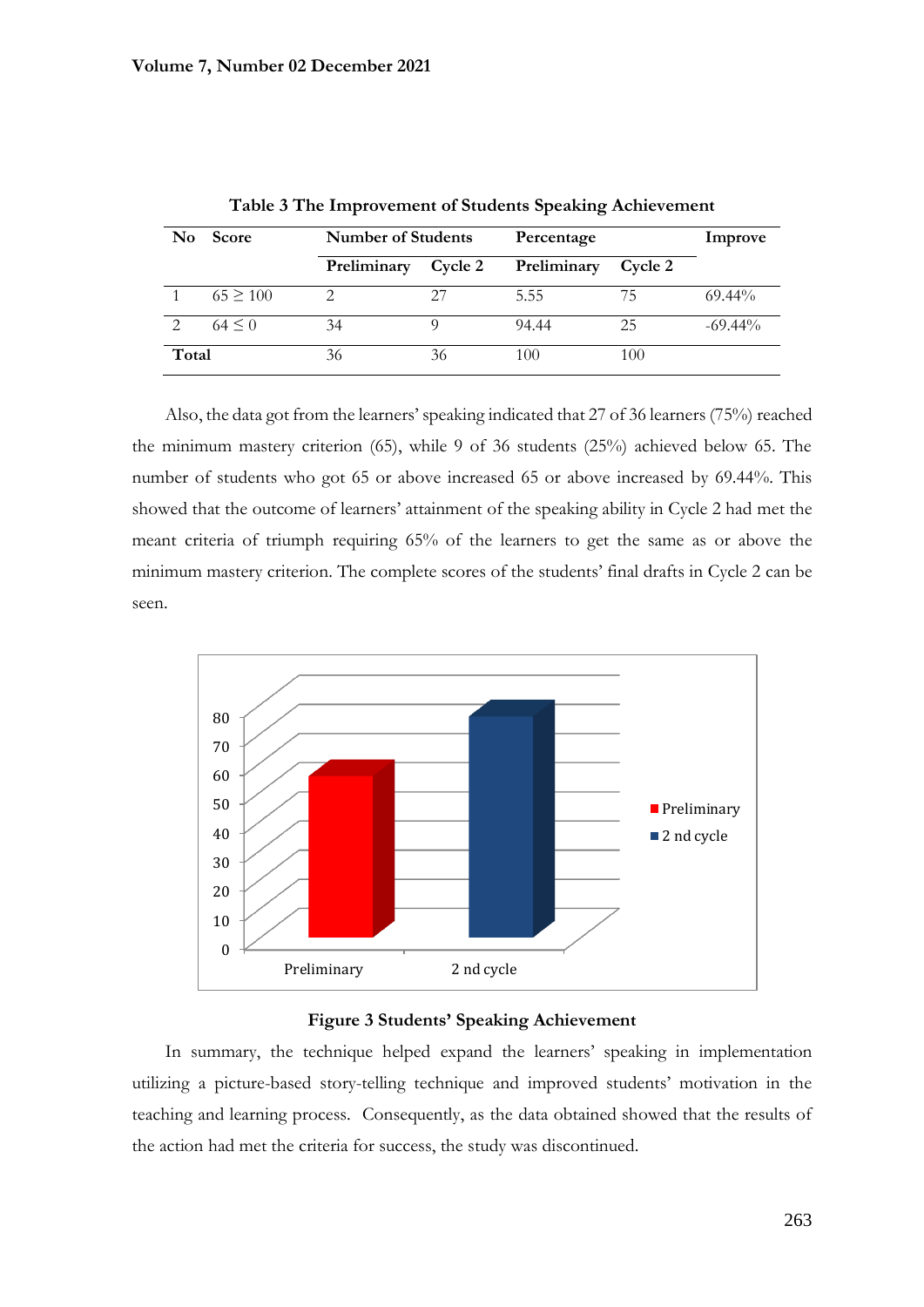### **The learners' Inclusion in the Teaching-Learning Process**

The results of student participation in Cycle 2 showed three meetings in applying storytelling techniques using pictures. In this cycle, students have a good spirit before they accept the picture that is shown to them. This means that students are ready to participate in activities in its implementation by using image-based storytelling techniques. Some of them asked for lots of pictures to practice their speaking skills. The results of student participation can be seen in Table 4.

| No             | Categories  | First meeting |               | Second meeting |               | Third meeting |               |
|----------------|-------------|---------------|---------------|----------------|---------------|---------------|---------------|
|                |             | Learner       | $\frac{0}{0}$ | Learner        | $\frac{0}{0}$ | Learner       | $\frac{0}{0}$ |
|                | Very Active | 20            | 55.56%        | 19             | 52.78%        | 14            | 38.89%        |
| $\mathfrak{D}$ | Active      | 13            | $36.11\%$     | 15             | 41.67%        | 20            | 55.56%        |
| 3              | Active      | 3             | $8.33\%$      | $\overline{2}$ | $5.56\%$      | 2             | $5.56\%$      |
|                | Enough      |               |               |                |               |               |               |
|                | Total       | 36            | $100\%$       | 36             | $100\%$       | 36            | $100\%$       |

**Table 4 Students' Participation Result on the Application of Using Picture-Based Story-Telling Technique**

At the first meeting of Cycle two, the observation checklist showed that there were 20 students (55%) very active, 13 students (36%) active and there were 3 students (8%) who were quite active. So there are 33 students  $(91\%)$  who are categorized as active participants.

At the next meeting there were 19 students (52%) very active, 15 students (41%) active and 2 students (5%) quite active. The results of the observation checklist at this meeting showed 34 students (94%) were included in the category of active participants.

While at the last meeting of Cycle 2 there were 14 students (38%) who were very active, 20 students (55%) were active and 2 students (5%) were quite active. This shows that there are 34 students (94%) who are categorized as active participants.

### **The Whole Findings**

With the results of the students' speaking in applying the image-based storytelling technique, it was found that the students' speaking in the implementation using the image-based storytelling technique slowly increased. This means that there is a positive effect of using picture-based storytelling techniques on increasing students' abilities in the application of picture-based storytelling techniques. In other words, the use of picture-based storytelling techniques is able to help and encourage them to learn for greater speaking skills. Thus most of them gradually get good grades at the end of the Cycle. The average score of the students in the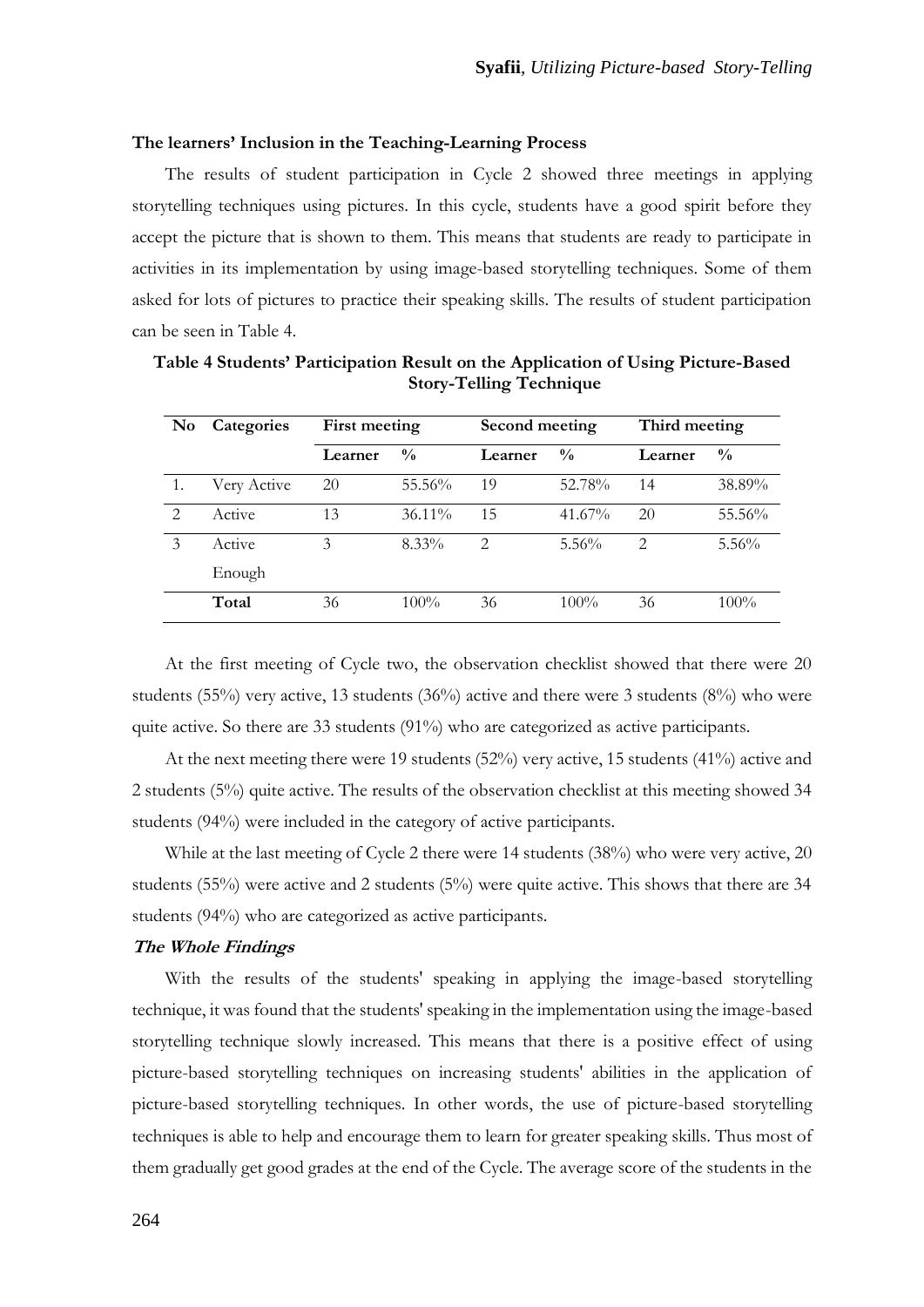preliminary study was 55.42, in Cycle 1 the average value was 59.46 and in the second cycle the average value was 75.92. The expansion of students in the application of picture-based storytelling techniques from the preliminary stage, Cycle 1 and Cycle 2 can be seen in Figure 4.



### **Figure 4.Students' Achievement of the Activities**

With the results of students' perceptions of their encouragement and students' participation in the teaching and learning process of speaking, the application of picture-based storytelling techniques had a good impact on their motivation to tell stories using pictures. From the students' perception of the questionnaire given in this study, it was found that there were 80% of students who gave a positive response. With the number of students who are motivated to apply the image-based storytelling technique, it is found that there are 44% of students who play an active role in Cycle 1 and there are 93% of students who follow Cycle 2. Figure 5 recapitulates the percentage of student participation in Cycle 1 and Cycle 2.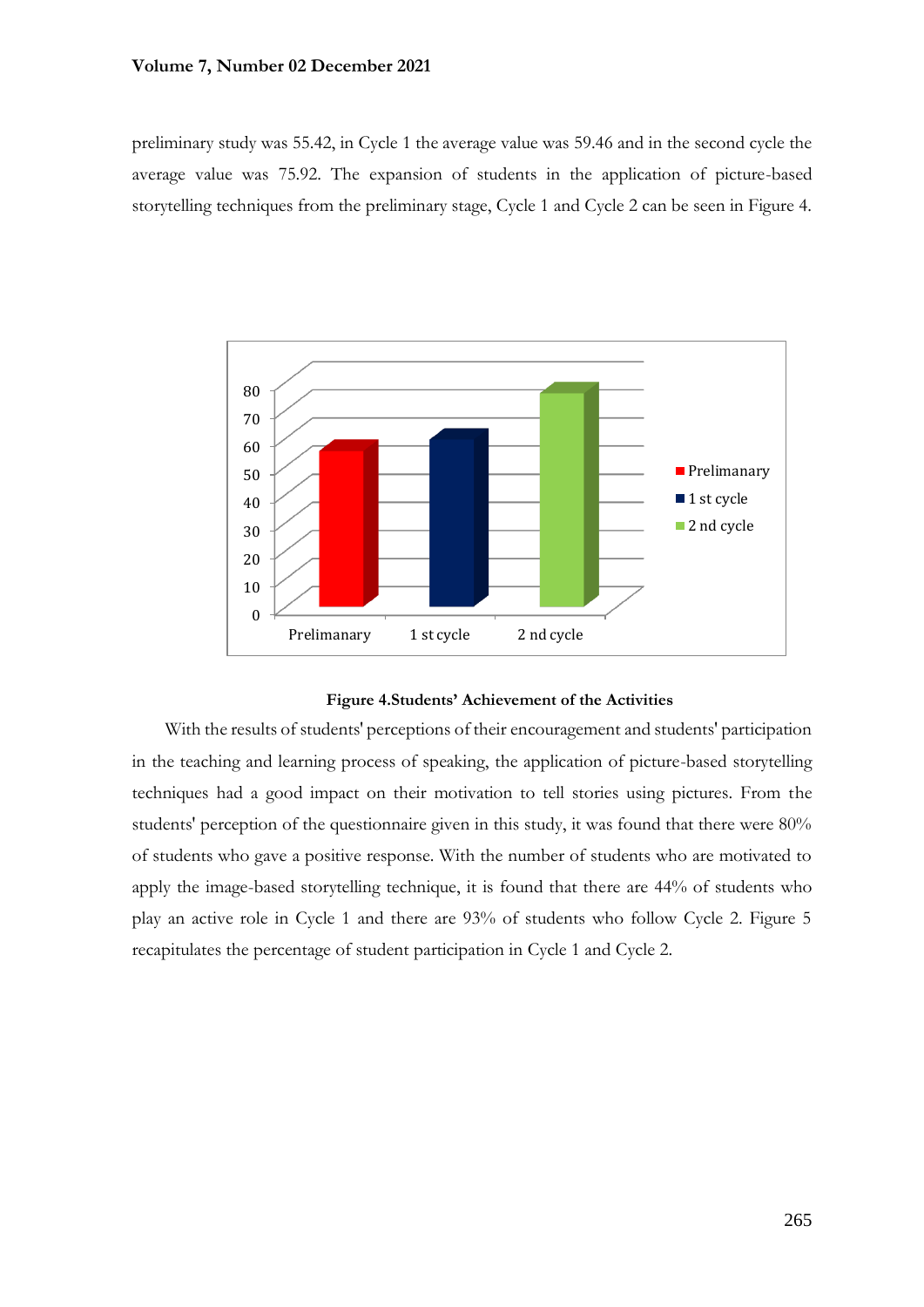

**Figure 5 The Students' Participation**

In telling stories using pictures in front of the class, all students participate in this activity. Furthermore, the field notes show that there are several things that can be considered in the application of picture-based storytelling techniques in the teaching and learning process. In this case, the researcher saw that some students seemed enthusiastic in the teaching and learning process in terms of discussing the story in their group work and revealing what they knew about the story. In addition, some students were still confused by the pictures given to them, this was because the stories were not familiar to them even though the researcher had described each story to help students tell the story in front of the class.

### **Discussion**

The application of picture-based storytelling techniques provides a fun activity for students, especially the media (pictures) helps them reduce their reluctance to speak. Storytelling using pictures not only improves students' speaking skills but also their participation in the teachinglearning process and their motivation in learning English. It is a wonderful technique that can lead children to discover the joy of learning. Khodabandeh (2018) states that storytelling is a technique or approach to language teaching. This demonstrates the value of practical tasks as tools of social, motivational, and language teaching in learning situations. It also makes language learning fun. Through this technique, students with their various language abilities find nonthreatening media to participate in. In addition, Kalantari & Hashemian (2016) explained that telling stories in class is a natural thing to learn a new language. There is no comparison of an intellectual nature but simply a desire to participate in individual or group storytelling sessions.

The findings of this study have evidence that storytelling techniques can develop learners' speaking skills. This can be seen from the increase in student scores. The average score of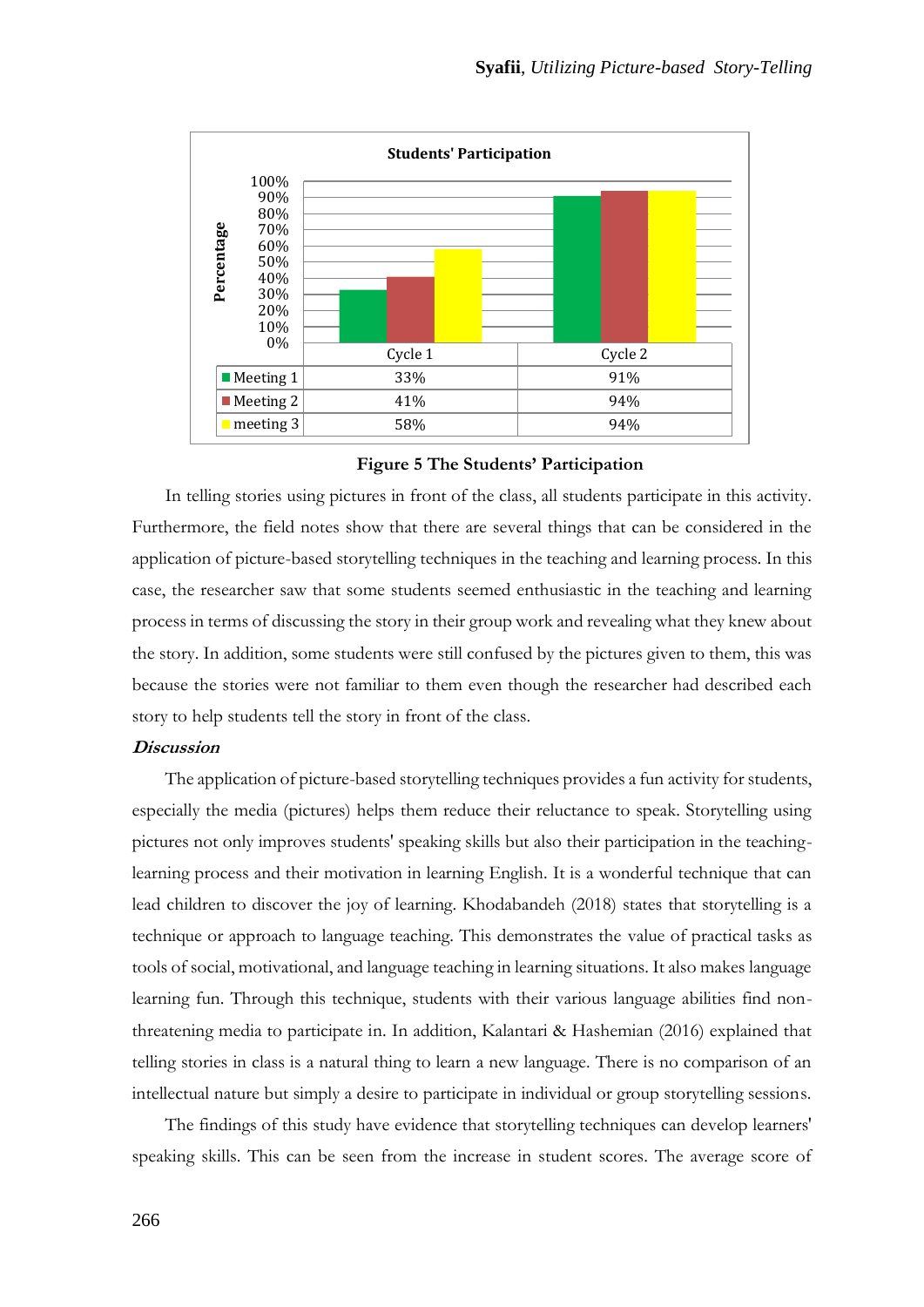students at the starting point (preliminary research) is 55.42. After applying the image-based storytelling technique, it became 75.92. In other words, 69.45% of students have achieved better scores than the specified winning criteria. In addition to expanding the value of students, this technique can also increase student participation; it was found that 93% of students were fully involved in the teaching-learning process, and 80% of students showed a good or positive reaction to the technique. Therefore, the use of image-based storytelling techniques can be used as one of the supernumerary learning media in the classroom.

### **E. CONCLUSION**

Based on the findings, it can be concluded that the use of picture-based storytelling techniques is effective in developing not only students' speaking skills but also their participation in the teaching-learning process and their motivation in learning English. The use of media helps both lecturers and students. They simplify student learning activities making activities more interesting. Success is indicated by the achievement of success criteria related to student participation in the teaching and learning process, student achievement scores, and student reactions to the application of the technique. Utilizing picture-based storytelling techniques in teaching speaking includes several steps: (1) separating students into nine groups. Each group consists of four students. (2) explain the narrative form so that students see the development of the narrative form. (3) clarify the form of the Past Tense. (4) provide modeling for storytelling by using pictures in front of the class. (5) distribute pictures to students and then students will know the story they will read in front of the class. (6) provide vocabulary to students related to stories. (7) represents the story of each picture. (8) ask students to share stories in their groups. (9) ask students to read stories by using pictures personally in front of the class. (10) ask students to clarify the development of the narrative. (11) ask students to ask some questions about the stories told by their friends. (12), provides spelling and pronunciation improvements for students.

### **REFERENCES**

Alakrash, H. (2020). *The Effectiveness of Employing Telegram Application In Teaching Vocabulary: A Quasi Experimental Study* (SSRN Scholarly Paper No. ID 3650403). Rochester, NY: Social Science Research Network. Retrieved from Social Science Research Network website: https://papers.ssrn.com/abstract=3650403

Al-Bogami, B., & Elyas, T. (2020). Promoting Middle School Students' Engagement Through Incorporating iPad Apps in EFL/ESL Classes. *SAGE Open*, *10*(2), 2158244020926570. https://doi.org/10.1177/2158244020926570